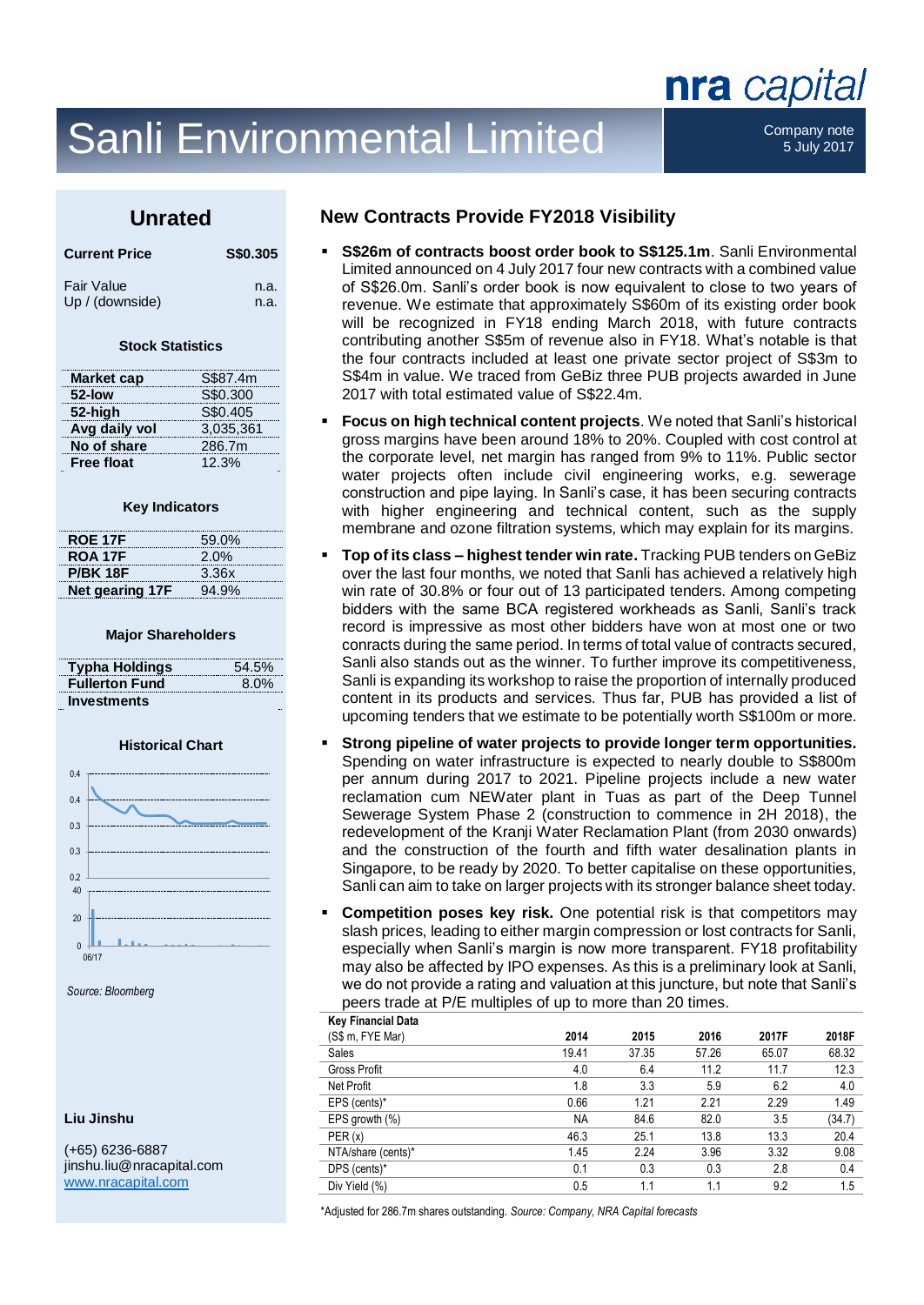### **Company Background**

**An environmental engineering company.** Sanli Environmental Limited's expertise is in the design, supply, delivery, installation, commissioning, maintenance, repair and overhaul of mechanical and electrical (M&E) equipment as well as instrumentation and control systems in wastewater treatment plants, water reclamation plants, NEWater plants, waterworks, service reservoirs, pumping stations and incineration plants.

**Design and build, operation and maintenance of treatment process systems.** Sanli's business can be segmented into two segments – Engineering, Procurement and Construction (EPC), and Operations and Maintenance (O&M). Under the EPC segment, Sanli's solutions include the design and build of various treatment process systems for raw water or wastewater treatment. The O&M segment is where Sanli provides both corrective and preventive maintenance services for clients. The EPC and O&M segments accounted for 65.7% and 34.3% of revenue of S\$50.4m for 9M2017 ended December 2016.

Figure 2 will show that Sanli's projects include the installation and maintenance of filtration systems, membrane trains and M&E equipment. Sanli also provides solutions for the treatment of refuse in incineration plants.

**Major customers** include the Public Utilities Board (PUB) and National Environment Agency (NEA). The PUB accounted for 85.7% and 99% of revenue for FY2016 ended March 2016 and 9M2017.

#### **Figure 1: Pictorial Representation of Sanli's Projects**



*Source: Extract of company website*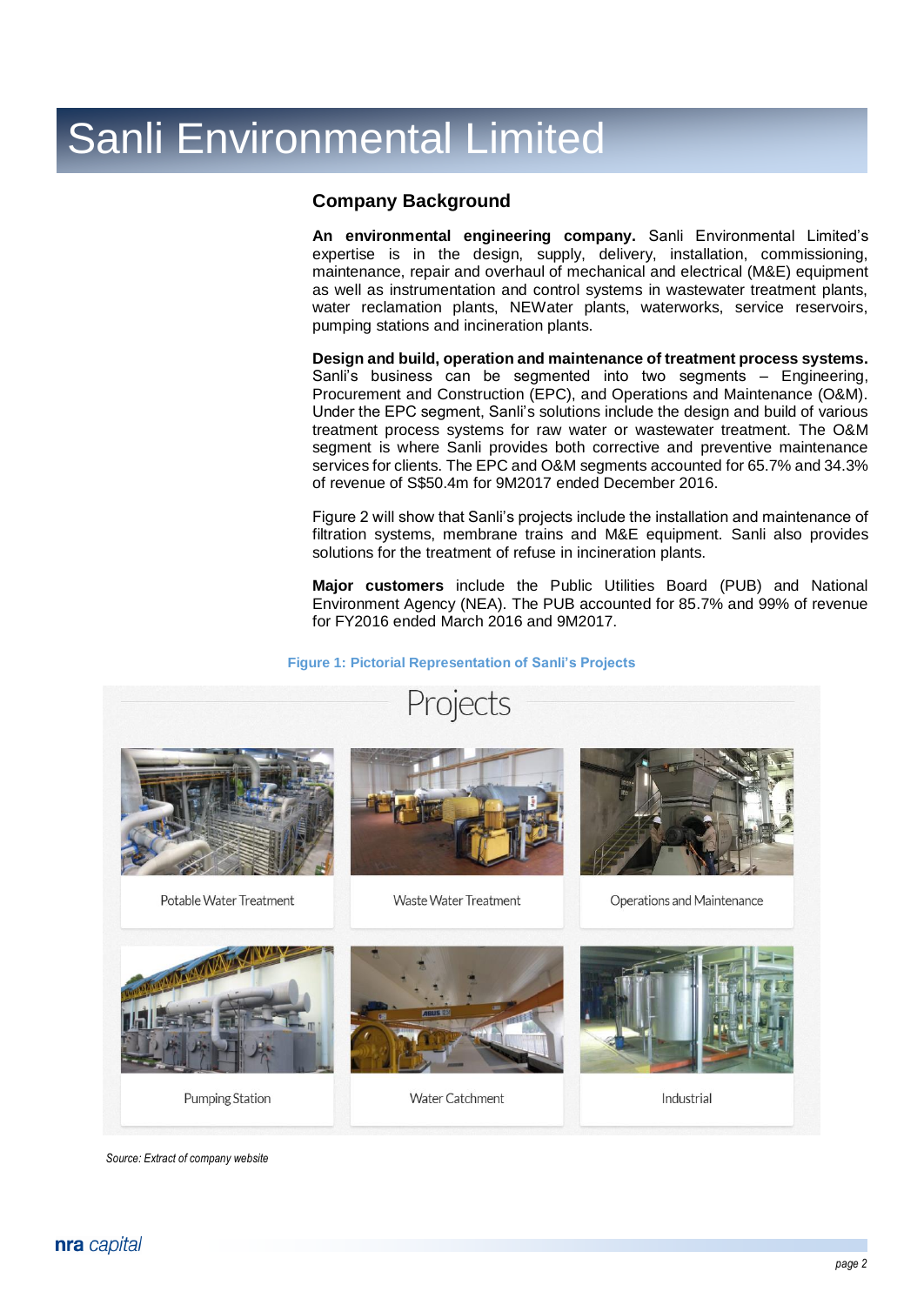#### **Figure 2: Key Projects and Milestones**

| Award Date or<br><b>Contract Period</b> | <b>Description</b>                                                                                                                      | <b>Client</b> | Contract<br>Value | <b>Remarks</b>                                                                                       |
|-----------------------------------------|-----------------------------------------------------------------------------------------------------------------------------------------|---------------|-------------------|------------------------------------------------------------------------------------------------------|
| 29-March-2006                           | Incorporation of Sanli M&E Engineering Pte. Ltd.                                                                                        | NA            | ΝA                | Secured five contracts with aggregate value of<br>S\$1.0m within three months of incorporation.      |
| 2006                                    | Refurbish electrical system at Kranji Water Reclamation Plant (WRP)                                                                     | <b>PUB</b>    | <b>NA</b>         | First PUB contract as main contractor.                                                               |
| 2007                                    | Subcontractor for EPC services at Serangoon Reservoir                                                                                   | <b>NA</b>     | S\$3.5m           |                                                                                                      |
| 2008                                    | Supply, delivery, testing and commissioning of seawater pumps                                                                           | <b>AVA</b>    | <b>NA</b>         | First contract from Agri-Food & Veterinary<br>Authority                                              |
| 2009                                    | Enhance and upgrade of a used water pumping installation                                                                                | <b>PUB</b>    | <b>NA</b>         |                                                                                                      |
| 2009                                    | Fabricate submerged tanks, header pipes and air distribution pipes in<br>Sri Lanka.                                                     | <b>NA</b>     | <b>NA</b>         | First overseas contract. Secured total new<br>contracts worth more than S\$10.0m in 2009.            |
| 2010                                    | Overhaul of centrifugal pumps, disintegrators and related equipment,<br>and maintenance works.                                          | <b>PUB</b>    | S\$1.6m           | Breakthrough into operations and maintenance.                                                        |
| 2010                                    | Design and construction of an airlift membrane bioreactor system at the<br>Nestle milk processing factory in the Philippines            | <b>NA</b>     | <b>NA</b>         |                                                                                                      |
| 2011                                    | Maintenance and servicing of screening, sludge, grit and related<br>equipment at all PUB WRPs in Singapore                              | <b>PUB</b>    | S\$3.7m           | Started stationing staff at customer premises to<br>carry out operation and maintenance works        |
| 2012                                    | Refurbishment of vibrating conveyor systems at Tuas incineration plant.                                                                 | <b>NEA</b>    | S\$2.2m           | First contract from NEA and foray into solid waste                                                   |
| Dec 2013 - Dec<br>2015                  | Replacement of switchboards, water and sludge treatment, process<br>equipment and ancillaries works at the Johor River Waterworks (JRW) | <b>PUB</b>    | ΝA                | First contract in Malaysia                                                                           |
| April 2014 - June<br>2016               | Design, supply, installation, testing and commissioning of wastewater<br>treatment plant                                                | <b>KTC</b>    | <b>NA</b>         | KTC = KTC Civil Engineering & Construction Pte<br>Ltd                                                |
| June 2014 -<br>October 2016             | Renewal of equipment and upgrading of various used water pumping<br>installation                                                        | <b>PUB</b>    | <b>NA</b>         |                                                                                                      |
| October 2014 -<br>October 2017          | Refurbishment of vibrating conveyor systems at Tuas South<br>incineration plant.                                                        | <b>NEA</b>    | S\$11.5m          | NEA = National Environment Agency                                                                    |
| Nov 2014 - Oct<br>2016                  | Replacement of ozonation systems at Bedok Waterworks                                                                                    | <b>PUB</b>    | <b>NA</b>         |                                                                                                      |
| Jan 2015 - Jan<br>2018                  | Servicing and maintenance of screening, sludge, grit and related<br>equipment at various WRPs                                           | <b>PUB</b>    | S\$19.5m          | Obtained L6 grading from BCA in 2015                                                                 |
| May 2015 -<br>November 2017             | Replacement of ultrafiltration membranes at Chestnut Avenue<br>Waterworks.                                                              | <b>PUB</b>    | S\$15.4m          |                                                                                                      |
| June 2015 - June<br>2017                | Replacement of pump sets, associated auxiliary equipment and<br>pipelines at Jalan Eunos Booster Station                                | <b>PUB</b>    | S\$10.7m          |                                                                                                      |
| 12-August-2015                          | Equipment Replacement at Choa Chu Kang Waterworks                                                                                       | <b>PUB</b>    | S\$11.2m          |                                                                                                      |
| 28-September-<br>2015                   | Replacement of Phase 1 and 2 M&E Equipment at Jurong WRP                                                                                | <b>PUB</b>    | S\$9.8m           |                                                                                                      |
| 28-March-2016                           | Civil, Mechanical and Electrical Works at Lower Seletar Waterworks                                                                      | <b>PUB</b>    | S\$5.7m           |                                                                                                      |
| Mar 16 - Feb 17                         | Maintenance of ozone generators for ozone plant at JRW                                                                                  | <b>PUB</b>    | <b>NA</b>         |                                                                                                      |
| April 2016 - April<br>2018              | Supply, delivery, installation and commissioning of membrane trains at<br><b>Chestnut Waterworks</b>                                    | <b>PUB</b>    | ΝA                |                                                                                                      |
| June 2016-<br>December 2018             | Process upgrading at Choa Chu Kang Waterworks                                                                                           | <b>PUB</b>    | S\$114.8m         | Joint venture with Chye Joo Construction Pte Ltd.<br>Sanli's share is about 40% or S\$40m            |
| August 2016 -<br><b>July 2017</b>       | Maintenance of wastewater treatment plant at Bulim bus depot                                                                            | Tower         | <b>NA</b>         | Tower = Tower Transit Singapore Pte. Ltd.                                                            |
| 01-September-<br>2016                   | Proposed Electrical, Instrumentation, Control and Automation Works for<br>Murnane Pipeline Project                                      | <b>PUB</b>    | S\$2.5m           |                                                                                                      |
| 17-October-2016                         | Replacement of 2 Nos. of Pumpsets at Kranji I and 6 Nos. of Pumpsets<br>at Tengeh Pumping Stations                                      | <b>PUB</b>    | S\$4.5m           |                                                                                                      |
| Dec 16 - Dec 20                         | Maintenance of ultraviolet and ozone disinfection system at JRW                                                                         | <b>PUB</b>    |                   |                                                                                                      |
| 13-February-2017                        | Replacement of M&E Equipment at Ulu Pandan WRP                                                                                          | <b>PUB</b>    | S\$14.8m          |                                                                                                      |
| 16-March-2017                           | Supply, Delivery, Installation and Commissioning of Membrane Train at<br>Lower Seletar Waterworks                                       | <b>PUB</b>    | S\$2.0m           |                                                                                                      |
| 02-June-2017                            | Replacement of 6.6kV and 400V Diesel Generators at 9 Catchment<br>and Waterways Installations                                           | <b>PUB</b>    | S\$7.9m           | As of 1 May 2017, Sanli has an order book of<br>S\$105.8m. These contracts with a total value        |
| 15-June-2017                            | Maintenance of M&E Equipment at Changi WRP                                                                                              | <b>PUB</b>    | S\$7.9m           | of S\$22.4m were awarded after 1 May 2017. As                                                        |
| 29-June-2017                            | Replacement of Ultrafiltration Membranes and Addition of<br>Membrane Cassettes at Choa Chu Kang Waterworks                              | <b>PUB</b>    | S\$6.7m           | of 4 July, Sanli's order book stands at<br>S\$125.1m, including S\$3m-4m of private<br>secotr orders |

*Source: GeBiz, PUB, Company Prospectus*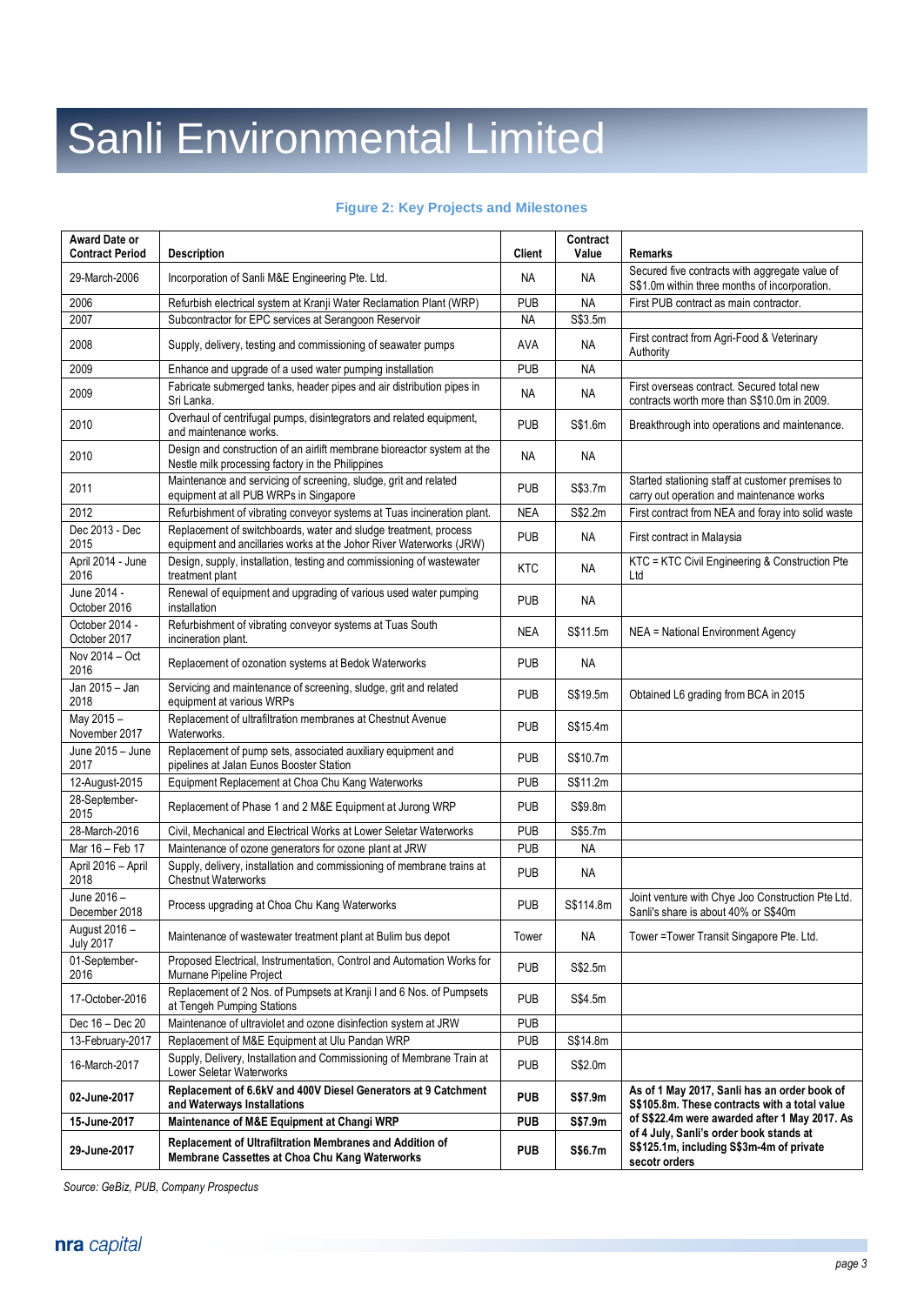### **Recent Order Wins Indicate Forward Visibility into FY18.**

**Order book of S\$125.1m as of 4 July 2017.** Due to Sanli's rapid pace of contract wins during the last few years, it has successfully grown annual revenue from S\$19.4m in FY14 to S\$57.3m in FY16, at a CAGR of 71.8%. For 9M2017 ended 31 December 2016, revenue grew by 18.3% year-on-year to S\$50.4m. Based on unfulfilled orders as of 31 December 2016 and new orders obtained up to 1 May 2017, Sanli has an order book of S\$105.8m as of 1 May 2017, of which more than 50% or more than S\$52.9m is expected to be fulfilled in FY2018. Following the addition of S\$26.0m of new contracts, Sanli's order book has expanded to S\$125.1m as of 4 July 2017.

**S\$26.0m of new orders secure revenue base for FY2018.** Sanli's contracts usually take about one to three years to fulfil. Assuming a revenue split of 27%/63%/10% across three years, we can expect the new contracts to add S\$7.0m of revenue to that of FY18 (ending March 2018). All in, Sanli's order book means that the company has already secured approximately S\$60.0m of revenue for FY2018.



*Source: GeBiz, Company Prospectus, NRA Capital*

**One of leading firms in its class with the highest recent win rate.** Sanli is registered with the Building and Construction Authority for the provision of construction related goods and services under the ME02, ME05, ME11 and SY08 workheads. We filtered the GeBiz database for PUB contracts under these workheads and derived a list of 41 contracts that were either awarded in the last one month or whose tenders were closed in the last six months. Of the 21 contracts awarded for a total value of S\$72.2m, Sanli has the highest win rate, winning four projects with a total contract value of S\$24.4m, including one contract awarded in 16 March 2017. If we take into consideration only tenders that Sanli has participated in, the win rate rises to 30.8% or 4 out of 13 participated tenders.

#### **Figure 4: Registered Workheads**

| Workhead         | <b>Description</b>                                          | Grade | <b>Tender Capacity</b> |
|------------------|-------------------------------------------------------------|-------|------------------------|
| ME <sub>02</sub> | Building automation, industrial and process control systems | L4    | S\$6.5m                |
| ME05             | Electrical engineering                                      | L5    | S\$13.0m               |
| <b>ME11</b>      | Mechanical engineering                                      | L6    | Unlimited              |
| <b>SY08</b>      | Mechanical equipment, plant and machinery                   | L3    | S\$4.0m                |

*Source: Company prospectus*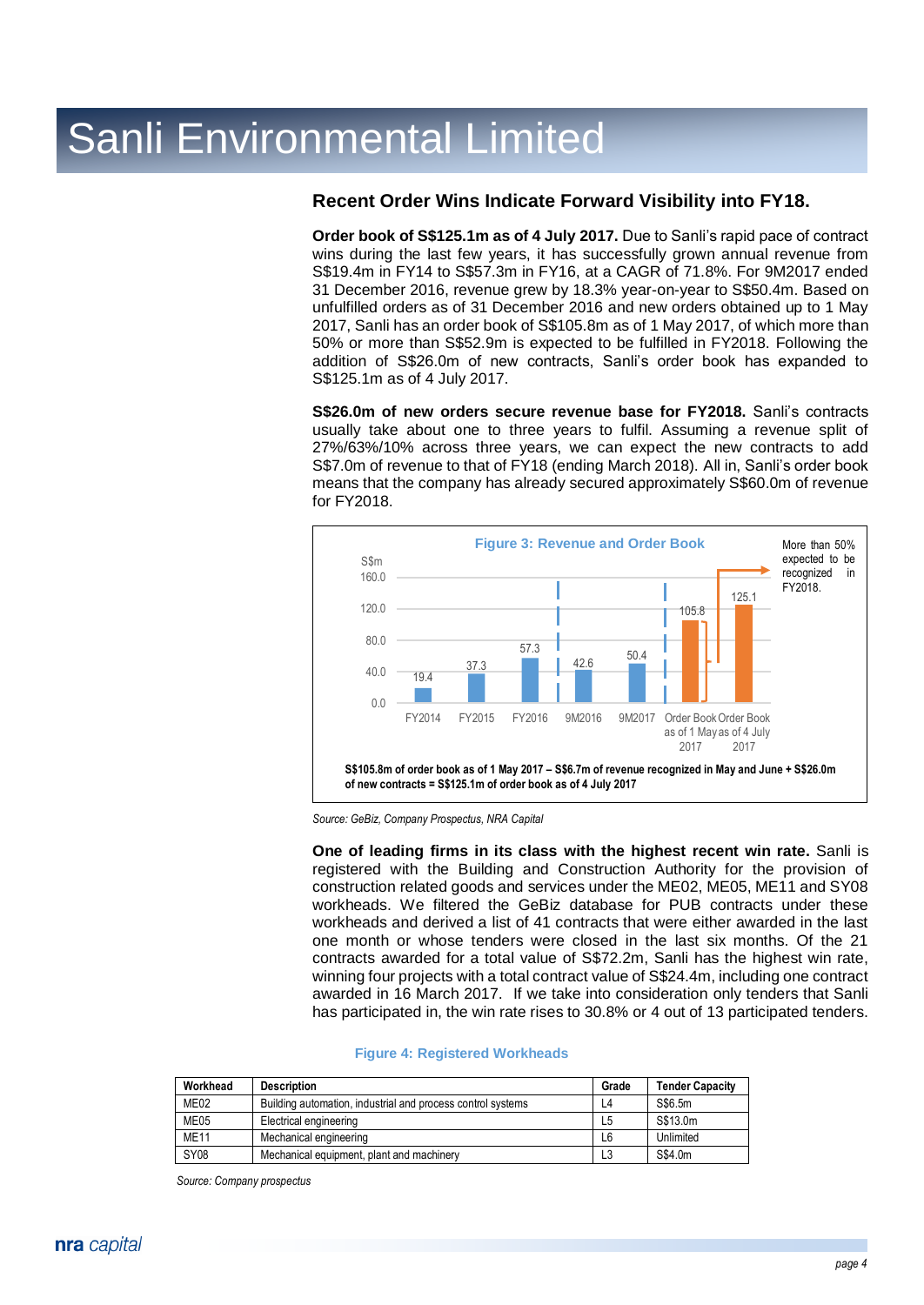#### **Figure 5: Tenders Won by Sanli (16 March – 29 June)**

| <b>Award Date</b> | Reference                                        | <b>Description</b>                                                                                  | Contract<br>Value | No of<br><b>Bids</b> | Lowest<br>Bid? | Min Bid   | <b>Max Bid</b> | <b>Scheduled</b><br>Rate |
|-------------------|--------------------------------------------------|-----------------------------------------------------------------------------------------------------|-------------------|----------------------|----------------|-----------|----------------|--------------------------|
| 29-Jun-17         | PUB000ETT17000072<br>/ WSP-PW/33170069           | Replacement of Ultrafiltration Membranes and<br>Addition of Membrane Cassettes at CCK<br>Waterworks | S\$6.69m          | 8                    | Yes            | S\$6.69m  | S\$8.07m       | <b>NA</b>                |
| 15-Jun-17         | PUB000ETT17000016<br>WRP/33170005                | Maintenance of M&E Equipment at Changi Water<br><b>Reclamation Plant</b>                            | $-17%$            | 10                   | 4th            | $-23.93%$ | 5%             | S\$9.5m                  |
| 2-Jun-17          | PUB000ETT16000313<br>/ PUB000/CW-<br>RC/33160286 | Replacement of 6.6kV and 400V Diesel<br>Generators at 9 Catchment and Waterways<br>Installations    | 7.87              | 6                    | 2nd            | S\$5.3m   | S\$11.68m      | <b>NA</b>                |
| 16-Mar-17         | PUB000ETT16000305<br>/ WSP-PW/33160310           | Supply, Delivery, Installation and Commissioning<br>of Membrane Train at Lower Seletar Waterworks   | S\$1.99m          | 9                    | Yes            | S\$1.99m  | S\$2.99m       | <b>NA</b>                |
|                   |                                                  | Total                                                                                               | S\$24.4m          |                      |                |           |                |                          |

Bids may either be a quantum value or a percentage adjustment from scheduled rates provided by tender.

*Source: GeBiz*

#### **Figure 6: Tenders Participated by, But NOT Awarded to Sanli (16 March – 29 June)**

| <b>Award Date</b> | Reference                                         | <b>Abbreviated Description</b>                                            | Winner                   | No of<br><b>Bids</b> | Winning<br>Bid | Min Bid       | Sanli's Bid       | Max Bid     | <b>Scheduled</b><br>Rate |
|-------------------|---------------------------------------------------|---------------------------------------------------------------------------|--------------------------|----------------------|----------------|---------------|-------------------|-------------|--------------------------|
| 29-Jun-17         | PUB000ETT17000051<br>/ WSP-PW/33170039            | <b>Electro-Chlorination Facility</b>                                      | Ace Water                | 11                   | S\$5.96m       | S\$5.96m      | S\$8.79m          | S\$11.95m   |                          |
| 22-Jun-17         | PUB000ETT17000015<br>/ PUB000/WSP-<br>PW/33170006 | Supply, Delivery, Installation and<br>Commissioning of MEICA<br>Equipment | M-Stars                  | $\overline{7}$       | S\$0.60m       | S\$0.57m      | S\$0.63m          | S\$0.99m    |                          |
| 15-Jun-17         | PUB000ETT17000058<br>/ WSP-PW/33170037            | Term Maintenance of Ozone<br>Plant and Equipment at                       | Pro-Ace<br>Power         | 8                    | $-40.8%$       | $-45.2%$      | $-32.8%$          | -4%         | S\$0.7m                  |
| 24-May-17         | PUB000ETT16000298<br>/ WSP-NW/33160297            | Maintenance of Plant and<br>Equipment at Kranji NEWater F                 | JEL Maint.               | 13                   | $-42%$<br>42%  | $-42%$<br>42% | $-30.5%$<br>20.5% | $0\% - 3\%$ | S\$3.2m/<br>S\$4.1m      |
| 4-May-17          | PUB000ETT17000029<br>/ WSP-NW/33170017            | Supply  Filtrate Pump and<br>Backwash Pumps, Caustic                      | Ace Water                | 10                   | S\$0.22m       | S\$0.218<br>m | S\$0.327m         | S\$0.57m    |                          |
| 4-May-17          | PUB000ETT16000309<br>/ WSP-PW/33160318            | SupplyChemical Dosing<br>Systems at Woodleigh                             | Flotech<br>Controls      | 8                    | S\$0.84m       | S\$0.84m      | S\$1.25m          | S\$2.34m    |                          |
| 20-Apr-17         | PUB000ETT16000316<br>/ WSP-PW/33160322            | Supply, Delivery, Installation and<br>Commissioning of M&E                | Indat<br>Engineeri<br>ng | 8                    | S\$0.66m       | S\$0.24m      | S\$0.74m          | S\$1.33m    |                          |
| 12-Apr-17         | PUB000ETT17000009<br>/ CW-RC/33160331             | Maintenance Services of Active.<br>Beautiful and Clean Waters             | Digo Corp                | 8                    | $-40.1%$       | $-40.1%$      | $-6%$             | $-6%$       | S\$5.0m                  |
| 17-Mar-17         | PUB000ETT17000011<br>/ PUB000/WSP-<br>PW/33160320 | Supply Ammonium Sulphate<br>Dosing System at Pulau Tekong<br>Waterworks   | Hyrax                    | 3                    | S\$0.5m        | S\$0.5m       | S\$1.02m          | S\$1.02m    |                          |
|                   |                                                   |                                                                           |                          | Total                | S\$16.4m       |               |                   |             |                          |

*Source: GeBiz*

#### **Figure 7: Tenders NOT Participated by and NOT Awarded to Sanli (16 March – 29 June)**

| <b>Award Date</b> | Reference                                          | <b>Description</b>                                                                                       | Winner                     | <b>Awarded Value</b> |
|-------------------|----------------------------------------------------|----------------------------------------------------------------------------------------------------------|----------------------------|----------------------|
| 23-Jun-17         | PUB000ETT1600030<br>4 / PUB000/WSP-<br>PW/33160316 | Construction of Chlorine Contact Tank and Diversion of Residual<br>Streams to Sewers at Bedok Waterworks | Memiontec                  | S\$18.62m            |
| 22-Jun-17         | PUB000ETT1700001<br>8/PUB000/WSN-<br>PW/33170013   | Supply and Delivery of Large Water Meters for Year 2017 to Year 2018                                     | <b>Multiple Suppliers</b>  | S\$5.3m              |
| 12-Jun-17         | PUB000ETT1600027<br>4 / CW-RC/33160285             | Maintenance and Repair of Water Features at Marina Barrage                                               | Hitachi Agua-Tech          | S\$0.59m             |
| 24-May-17         | PUB000ETT1600031<br>0/PUB000/CW-<br>DD/33160317    | Supply of Services for Real-Time Monitoring of Storm Water Flow in<br>Box Culverts / Closed Drains       | Oneberries<br>Technologies | S\$2.5m              |
| 22-May-17         | PUB000ETT1600030<br>$2 / WSP-$<br>PW/33160214      | Maintenance of Instrument and Control Equipment at Johor Plants                                          | Munseh Engineering         | S\$2.7m              |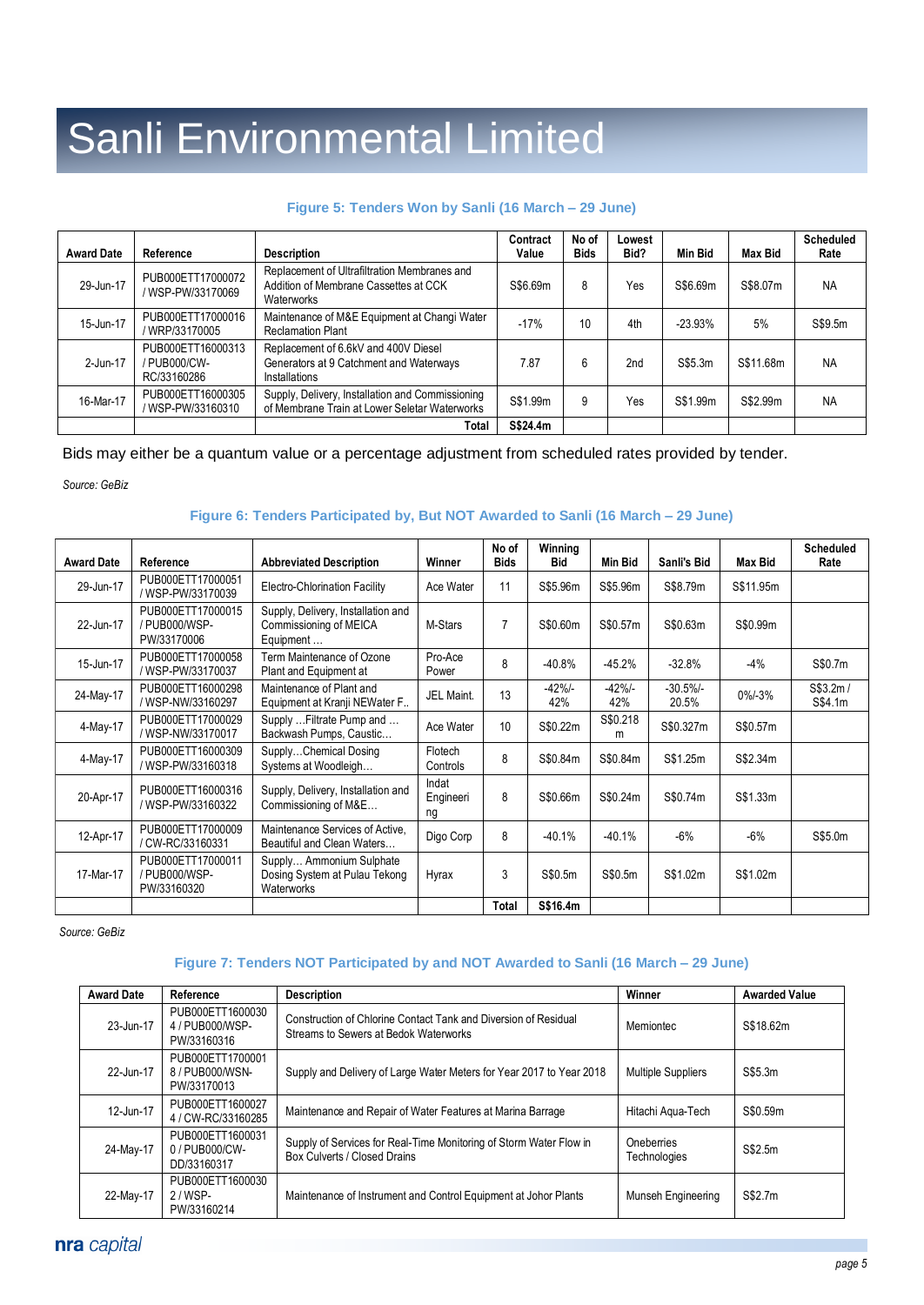| 12-May-17 | PUB000ETT1700002<br>$3 / WSP-$<br>PW/33170012    | Reconditioning of Filters at Woodleigh Waterworks                                                                                                                                     | M-Stars Engineering<br>& Construction | S\$0.1m  |
|-----------|--------------------------------------------------|---------------------------------------------------------------------------------------------------------------------------------------------------------------------------------------|---------------------------------------|----------|
| 28-Apr-17 | PUB000ETT1600030<br>7/PUB000/WSP-<br>PW/33160311 | Maintenance and Servicing of Supervisory Control and Data Acquisition<br>(SCADA) and Programmable Logic Controllers (PLC) at various<br>Waterworks, NEWater Factories and Outstations | <b>Multiple Suppliers</b>             | S\$1.23m |
| 21-Mar-17 | PUB000ETT1600029<br>7/PUB000/CW-<br>RC/33160307  | Enhancement of Lighting System at Pandan Dyke                                                                                                                                         | Powersoft<br>Engineering              | S\$0.42m |
|           |                                                  |                                                                                                                                                                                       | <b>Total</b>                          | S\$31.4m |

*Source: GeBiz*



Sanli won four contracts during the last four months while Ace Water and M-Stars won two contracts. The other winners won one contract each on average.

*Source: GeBiz, NRA Capital*

**Active tender participation to help fuel growth.** Among the 19 unawarded tenders that have closed, Sanli has submitted bids for 13 of them. These 13 contrcts have cumulative minimum bids of S\$37.8m. Sanli has the lowest bid for two of them, bidding a total of S\$3.25m for them. Sanli may secure more contracts as PUB awards contracts based on multiple factors such as track record and quality, and not necessarily always to the lowest bidder. There is probably a scoring system in place. We estimate that Sanli is also close to the lowest bidder in another nine to ten projects. All in, Sanli participated in 26 out of 41 or 63% of tenders.

**Increasing insourcing to improve tender competitiveness.** Sanli's office and workshop is currently located at 15 Kian Teck Drive, occupying land area of 1,297.4 sqm. The company bought the property in 2014, which has a lease of 30 years commencing from 16 March 1995.

In February 2017, Sanli exercised an option to purchase 28 Kian Teck Drive for S\$4.0m, of which S\$0.4m has been paid. The property has a 30-year lease commencing from 1 February 2012 and land area of 2,266.7 sqm. The company plans to use S\$2.92m out of S\$9.72m to partially fund the acquisition and renovation of the property, with the balance to be financed via bank loans.

The management has clarified at a recent briefing that Sanli will continue to use both 15 and 28 Kian Teck Drive with the new property being used as a workshop so that more parts can be fabricated in-house, thus leading to cost savings and higher competitiveness in future tenders.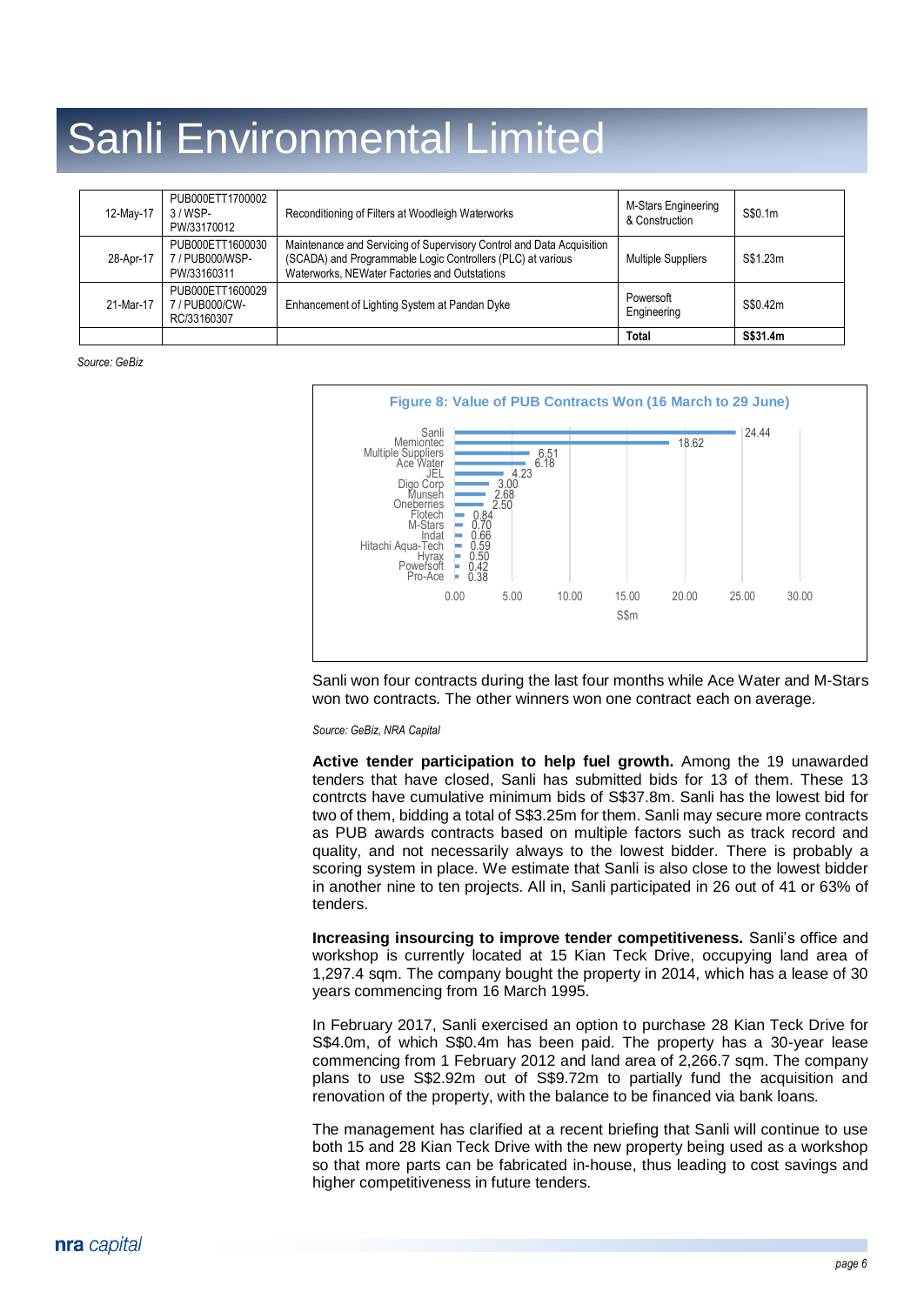#### **Figure 9: Tenders Participated by Sanli and Pending Award (16 March to 29 June)**

| <b>Tender Reference</b>                       | <b>Abbreviated Description</b>                                                                                                                                             | Closina<br>Date | Lowest<br><b>Bidder</b> | Lowest<br><b>Bid</b> | Sanli's<br><b>Bid</b> | No of<br>bidders | <b>Scheduled</b><br>Rate |
|-----------------------------------------------|----------------------------------------------------------------------------------------------------------------------------------------------------------------------------|-----------------|-------------------------|----------------------|-----------------------|------------------|--------------------------|
| PUB000ETT17000137 / WSP-<br>PW/33170091       | Disposal of Dewatered Sludge Cakes and Minor<br>Works at Johor River Waterworks                                                                                            | 8-Jun-17        | Wah Song                | S\$3.2m              | S\$3.9m               | $\overline{2}$   |                          |
| PUB000ETT17000117 / WSP-<br>PW/33170103       | Maintenance of Plant and Equipment at Choa<br>Chu Kang Waterworks Membrane Plant                                                                                           | 18-May-17       | Ace Water               | $-45%$               | $-25%$                | 13               | S\$1.8m                  |
| PUB000ETT17000092 / WSP-<br>NW/33170080       | <b>Replacement of Aged Treatment Process</b><br><b>Equipment at Variable Salinity Plant</b>                                                                                | 18-May-<br>17   | Sanli                   | S\$0.56m             | S\$0.56m              | 8                |                          |
| PUB000ETT17000107 /<br>PUB000/WSN-PW/33170089 | Supply, Installation and Commissioning of<br>Switchboards. Generators and Ancillaries at<br>Water Supply (Network) Installations                                           | 18-May-17       | Cytech                  | S\$0.77m             | S\$0.87m              | 6                |                          |
| PUB000ETT17000093 /<br>PUB000/WSP-PW/33170076 | Replacement of Low Lift Pumpsets,<br>Bandscreens, Barscreens and Auxiliary Systems<br>at Johor River Waterworks                                                            | $4-May-17$      | Electromech             | S\$8.5m              | S\$8.51m              | $\overline{7}$   |                          |
| PUB000ETT17000074 /<br>PUB000/WRP/33170002    | Supply and Delivery of Screw Pump Spare Parts<br>to Kranji Water Reclamation Plant                                                                                         | 6-Apr-17        | Effektiv                | $-38.5%$             | $-27%$                | 6                | S\$0.8m                  |
| P+B9:Q12UB000ETT17000075<br>/ WRP/33170050    | Replacement of Sedimentation Tank Scrapers,<br>Washwater Systems, Electrical Switchboards and<br>other Ancillary M&E Equipment at Jurong                                   | 25-May-17       | SEC(S)                  | S\$6.33m             | S\$10.9m              | 12               |                          |
| PUB000ETT17000057 /<br>WRP/33170046           | Jurong WRP Phase 4 Expansion (Contract 3 -<br>In-Plant Power Supply)                                                                                                       | 13-Apr-17       | Sanli                   | S\$2.69m             | S\$2.69m              | 8                |                          |
| PUB000ETT17000030 / WSP-<br>PW/33170023       | Replacement of Chemical Dosing System, Air<br>Compressor System and Other Auxiliaries at                                                                                   | 16-Mar-17       | Yamato                  | S\$3.0m              | S\$3.67m              | 10               |                          |
| PUB000ETT17000031 / WSP-<br>PW/33170020       | Transfer of Powdered Activated Carbon to Lower<br>Peirce Reservoir Pumping Station & Operation<br>and Maintenance of Powdered Activated Carbon<br><b>Dosing Facilities</b> | 23-Feb-17       | Mei De                  | $-46%$               | $-43%$                | 11               | S\$0.96m                 |
| PUB000ETT17000033 /<br>PUB000/WSP-PW/33170024 | Term Maintenance of Ozone Plant and<br>Equipment at Bedok Waterworks                                                                                                       | 2-Mar-17        | Ace Water               | $-38%$               | $-27%$                | 5                | S\$0.152m                |
| PUB000ETT17000021 / WSP-<br>PW/33170019       | Provision of High Tension Gas Insulated<br>Switchgears and Power Cables                                                                                                    | 16-Feb-17       | Cyclect                 | S\$0.93m             | S\$0.99m              | 10               |                          |
| PUB000ETT17000019 /<br>PUB000/WRP/33170007    | Maintenance of Influent and Effluent Pumping<br>Systems at Changi Water Reclamation Plant                                                                                  | 23-Feb-17       | Marketech               | $-19.8%$             | $-13%$                | 10               | S\$4.5m                  |
|                                               |                                                                                                                                                                            |                 | Total                   | S\$31.7m             |                       |                  |                          |

*Source: GeBiz*

#### **Figure 10: Tenders NOT Participated by Sanli and Pending Award (16 March to 29 June)**

| <b>Tender Reference</b>                     | <b>Abbreviated Description</b>                                                                          | <b>Closing Date</b> | Lowest Bid | Scheduled<br>Rate |
|---------------------------------------------|---------------------------------------------------------------------------------------------------------|---------------------|------------|-------------------|
| PUB000ETT17000153 /<br>WSN-PW/33170135      | Supply and Delivery of Brass Ball Valves and Brass<br>Tailpieces for Year 2017                          | 29-Jun-17           | S\$0.44m   |                   |
| PUB000ETT17000134 /<br>WRP/33170113         | Supply and Delivery of Bearings to various<br>Installations of the Public Utilities Board               | 8-Jun-17            | $-28%$     | S\$1.2m           |
| PUB000ETT17000135 /<br>WSN-PW/33170008      | Water Mains Flushing Services for Network Services<br>Division for Year 2017 to 2020                    | 8-Jun-17            | $-39.8%$   | S\$4m             |
| PUB000ETT17000122<br>PUB000/WSP-PW/33170092 | Supply, Delivery, Installation and Commissioning of<br>Online Analysers at Pulau Tekong Waterworks      | 25-May-17           | S\$0.2m    |                   |
| PUB000ETT17000112 /<br>WSN-PW/33170098      | Supply and Delivery of 15mm Inductive Water Meters<br>with Sensing Elements                             | 18-May-17           | S\$0.255m  |                   |
| PUB000ETT17000049<br>WRP/33170036           | Improvement Works on Knife Gate Valves at Influent<br>Pumping Station of Changi Water Reclamation Plant | 30-Mar-17           | S\$1.94m   |                   |
|                                             |                                                                                                         | Total               | S\$6.1m    |                   |

*Source: GeBiz*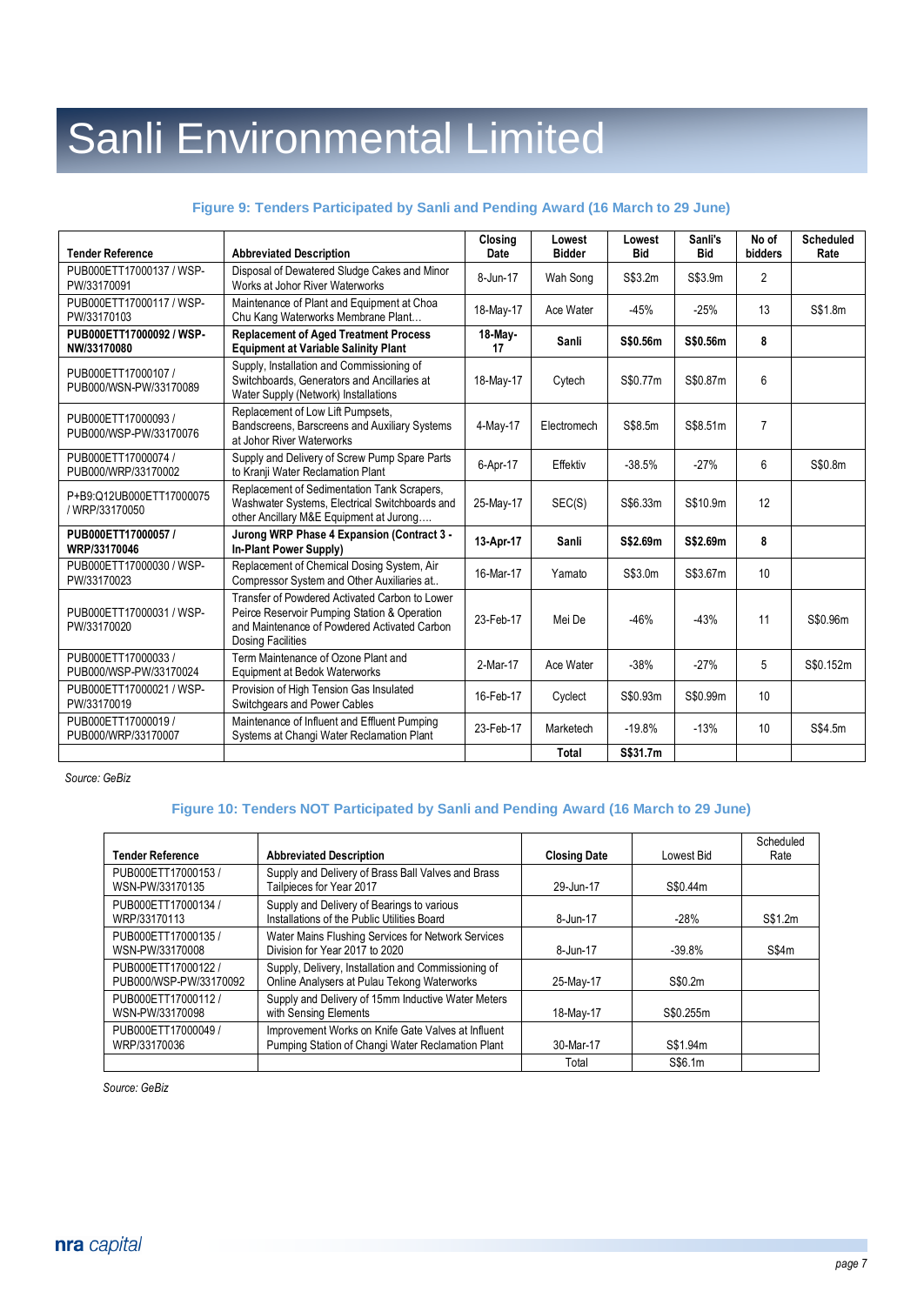### **Increased Spending on Water Infrastructure as Growth Driver**

**Spending on water infrastructure to nearly double.** Longer term, we reckon that Sanli will benefit from increased water infrastructure spending by the Singapore government. Singapore spent about S\$7 billion or about S\$430m every year in water infrastructure from 2000 to 2015. Spending is expected to increase to S\$800m every year between 2017 and 2021 to fund major investments in water plants, pipes and pumps.<sup>1</sup>

The accelerated spending will allow Singapore to cater to rising demand for water while raising water self-sufficiency at the same time. Currently, water demand in Singapore is about 430 million gallons a day (mgd). Demand is expected to almost double by 2060 with NEWater and desalinated water targeted to make up for 85% of supply, up from 65% today.<sup>2</sup>

Pipeline projects include the construction of the Tuas Water Reclamation Plant, which will also house a NEWater factory, as part of the Deep Tunnel Sewerage System (DTSS), the construction of three desalination plants and the redevelopment of the Kranji Water Reclamation Plant. Finally, contract opportunities will also come from the regular upgrading and maintenance of the existing infrastructure, such as the eight water treatment plants, Changi Water Reclamation Plant, and five NEWater plants.



#### **Figure 11: Singapore Water Infrastructure**

 $\overline{a}$ 

<sup>1</sup> http://www.straitstimes.com/singapore/water-is-critical-to-nations-survival-says-dpm-teo-in-outlining-singaporesstrategic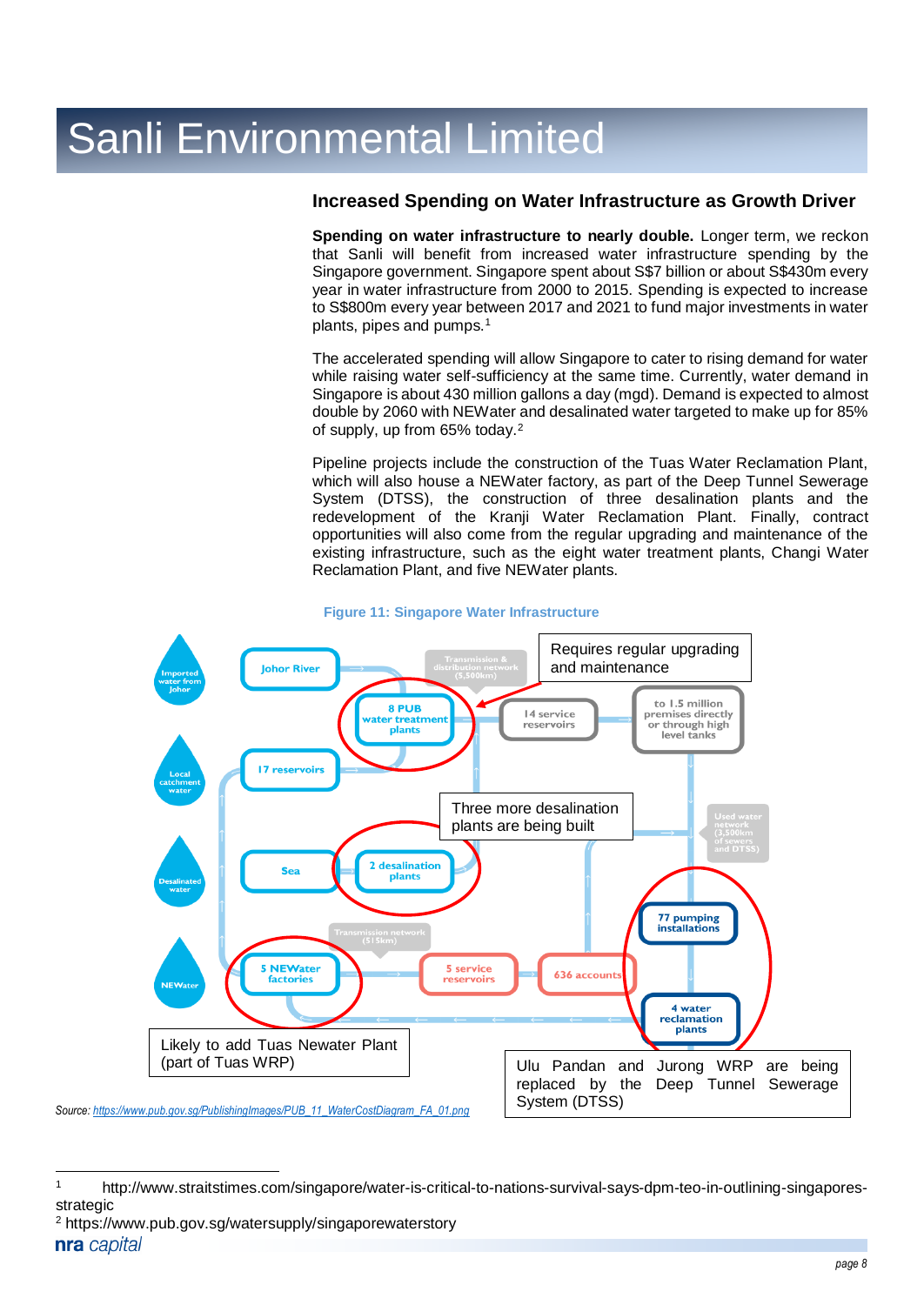

#### **Figure 12: Singapore's NEWater and Desalination Infrastructure**

Water Reclamation Plants are not shown in this graphic.

*Source: Business Times, February 2017*

#### **Figure 13: DTSS Phases 1 and 2**



*Source: PUB*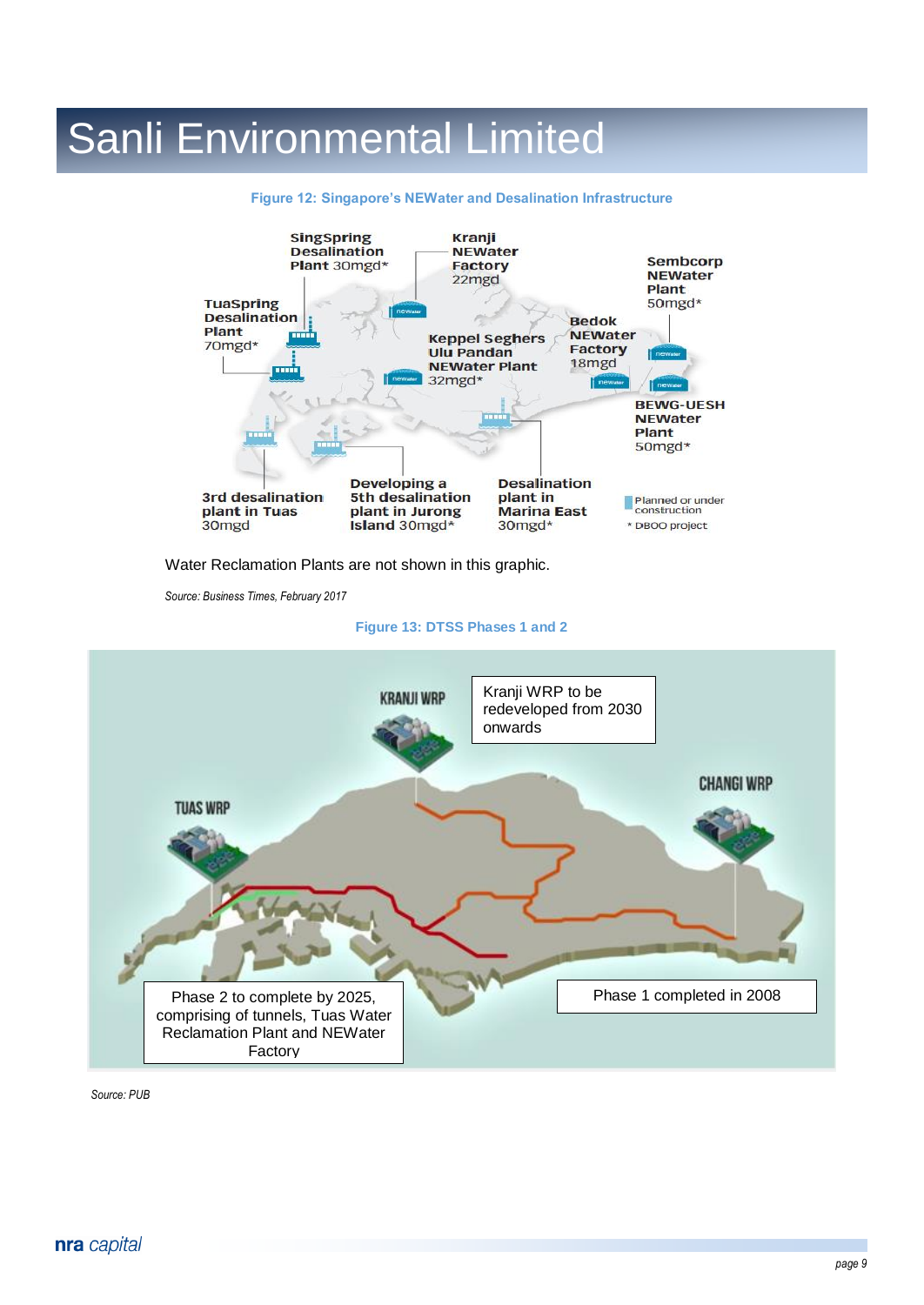**DTSS Phase 2 to provide significant opportunities.** The DTSS is an overhaul of the entire sewerage system in Singapore, where used water from across Singapore is collected and treated at three centralised water reclamation plants. Benefits include integrated water and solid waste treatment to facilitate energy and resource recovery, 50% reduction in land use and increased overall water recycling rate from 30% to 55% of total water use.

Phase 1 was implemented from 2000 to 2008 at a cost of S\$3.4 billion and included the Changi Water Reclamation Plant (WRP) which cost S\$2.2 billion or 65% of total costs. Phase 2 is expected to cost S\$6.5 billion, of which we estimate the Tuas Plant to cost about S\$3 billion and replace the current Ulu Pandan and Jurong WRPs.

PUB has awarded the detailed design and construction supervision of the Tuas Plant to CH2M HILL Singapore Pte Ltd at a cost of S\$163m in February. Construction of the Tuas WRP is expected to commence in the second half of 2018<sup>3</sup> and we can expect multiple construction tenders for civil, mechanical and electrical engineering works over the next 12 to 24 months. Works that Sanli can bid for may range from the M&E equipment to process equipment, e.g. tanks, membrane, filters, and even the sludge processing equipment. Given that Sanli has previously worked on contracts with the NEA, it can even take in the tender for components of the integrated waste incineration plant.

#### **Figure 14: Contract Opportunities at the Tuas WRP**



*Source: PUB*

**Desalination plants may provide some private sector opportunities.**  Singapore's third desalination plant is being constructed by HSL Constructor at a cost of S\$217m and completion is expected within this year. Keppel Infrastructure Holdings will build, own and operate the Marina East desalination plant. Construction started on 29 June and will be completed by end January 2020.<sup>4</sup>

PUB has called for proposals for the development of a fifth plant to be located on Jurong Island, to be ready by 2020. Competing bidders for the fifth plant include Keppel Infrastructure Holdings Pte Ltd, Sembcorp Utilities Pte Ltd, Tuas Power Pte Ltd and YTL Power International Berhad. We reckon that the four and fifth desalination plants may provide business development opportunities for Sanli, given that the company has been reliant on mainly public sector contracts for revenue.<sup>5</sup>

 $\overline{a}$ 

<sup>3</sup> https://www.pub.gov.sg/news/pressreleases/CH2MHillSingaporetodesignandsuperviseconstructionofTuasWaterReclamationPlant

<sup>4</sup> http://www.channelnewsasia.com/news/singapore/construction-of-singapore-s-4th-desalination-plant-begins-in-8988618

<sup>5</sup> http://www.eco-business.com/news/singapore-build-fifth-water-recycling-plant/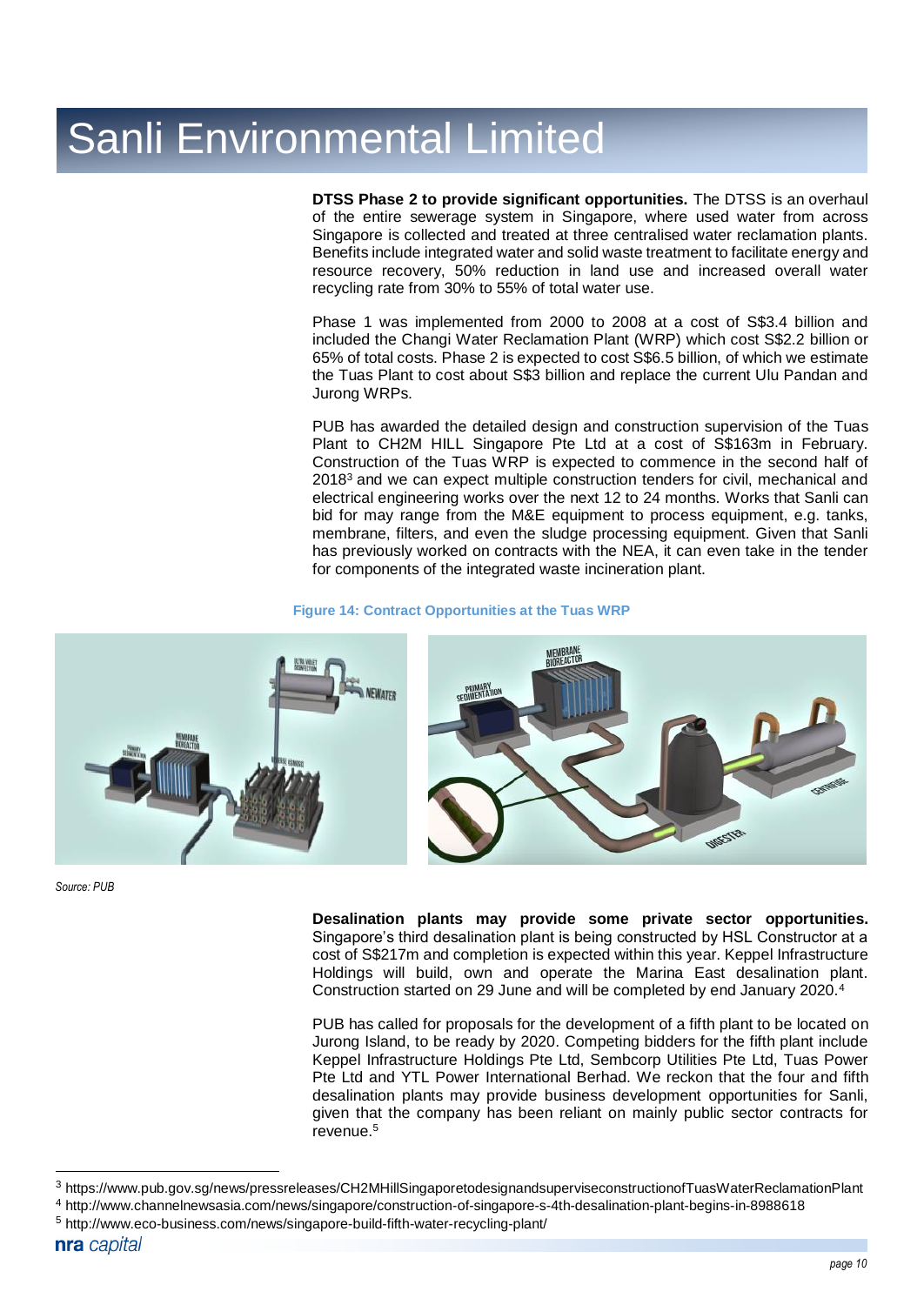### **Maintenance Contracts to Provide Recurring Income**

**Approximately S\$100m of tenders from July to June 2018.** We further extracted a list of open tenders from GeBiz and upcoming tenders from PUB based on the registered workheads of Sanli. The list of upcoming tenders on the PUB website includes purchases that were supposed to be made in June 2017 or earlier. To avoid double counting with tenders that are already on GeBiz, we only take into consideration upcoming tenders whose purchases are supposed to be made after June 2017. Using the tender limits as a proxy, we estimate that current announced upcoming and open tenders have a combined value of up to S\$100m. These are mainly tenders in relation to existing infrastructure such as the Changi WRP and exclude upcoming tenders from other projects such as the Tuas WRP.

#### **Figure 15: List of Open Tenders and Upcoming Tenders as of end June 2017**

| As Extracted from GeBiz         |                                                                                                    |                 |                     |  |
|---------------------------------|----------------------------------------------------------------------------------------------------|-----------------|---------------------|--|
|                                 |                                                                                                    | Financial       |                     |  |
| <b>Closing Date</b>             | <b>Description</b>                                                                                 | <b>Category</b> | <b>Tender Limit</b> |  |
| 6-Jul-17                        | Process Upgrading at Choa Chu Kang Waterworks - Contract 3 - Electro-Chlorination System           | L5              | Up to S\$13.0m      |  |
| 13-Jul-17                       | Replacement of SCADA and Instrumentation Systems at Changi Water Reclamation Plant                 | L6              | Unlimited           |  |
|                                 | As Extracted from PUB Website                                                                      |                 |                     |  |
|                                 |                                                                                                    | Financial       |                     |  |
| <b>Likely Month of Purchase</b> | Project                                                                                            | Category        | Tender Limit        |  |
| <b>July 2017</b>                | Maintenance of Odour Control Facilities at PUB Installations (Schedule A & B)                      | L <sub>3</sub>  | Up to S\$4.0m       |  |
| August 2017                     | Servicing and maintenance of Main Drive Motor Systems at WRP (Schedule A & B)                      | L1              | Up to $S$0.65m$     |  |
| September 2017                  | Servicing and Maintenance of Gas Purifiers at Changi Water Reclamation Plant                       | L3              | Up to S\$4.0m       |  |
| October 2017                    | Comprehensive Maintenance of Bar Screens and Ancillaries at Ulu Pandan WRP                         | L3              | Up to S\$4.0m       |  |
| October 2017                    | Supply and Installation of Electrical Materials to various Installations of Public Utilities Board | L4              | Up to S\$6.5m       |  |
| December 2017                   | Maintenace of Aeration Blowers for Water Reclamation Plants (Schedules A, B,C, D & E)              | L4              | Up to S\$6.5m       |  |
| December 2017                   | Servicing and Maintenance of Screening, Sludge, Grit and Related Equipment at various WRP          | L5              | Up to S\$13.0m      |  |
| December 2017                   | Replacement of M&E Equipment at Jurong Island Sewage Treatment Plant No. 1 and No.2                | L5              | Up to S\$13.0m      |  |
| January 2018                    | Overhaul and Maintenance of Dual Fuel Engines at Kranji Water Reclamation Plant                    | L1              | Up to S\$0.65m      |  |
| January 2018                    | Servicing and Maintenance of Turbine Generators at Changi Water Reclamation Plant                  | L <sub>2</sub>  | Up to S\$1.3m       |  |
| February 2018                   | Membrane Replacement of 15MGD MBR Plant at JWRP (Jurong Water Reclamation Plant)                   | L5              | Up to S\$13m        |  |
| April 2018                      | Maintenance of Gas Engines at Jurong Water Reclamation Plant                                       | L2              | Up to S\$1.3m       |  |
| April 2018                      | Servicing and Maintenance of Greasy Waste Treatment Plant at Jurong WRP                            | L3              | Up to S\$4.0m       |  |
| May 2018                        | Operation and Maintenance of Plant and Equipment at Choa Chu Kang Waterworks Treatment Plant       | L3              | Up to S\$4.0m       |  |
|                                 |                                                                                                    | Total           | Up to S\$102m       |  |

13 July 2017 closing tender has no tender limit. Hence, we assume a value of S\$13.0m or equivalent to the L5 tender limit. *Source: GeBiz, PUB*

## **Longer Term Catalysts**

**BCA grading upgrades and larger projects.** In 2015, Sanli formed a joint venture with Chye Joo Construction Pte Ltd to undertake a PUB project worth S\$114.8m. We envisage that Sanli will utilize its financial strength post listing to raise its tender capacity for government projects – due for renewal on 1 April 2018. Currently, Sanli is not subjected to any tender limit only for mechanical engineering projects. For other work categories, such as electrical engineering, building automation, industrial and process control systems, mechanical equipment, plant and machinery, Sanli is still subjected to tender size limits. Secondly, Sanli can get itself registered for more types of jobs and thus expand its addressable market. We also do not rule out further joint ventures to take part in larger projects. Sanli has set aside S\$5.74m as working capital to take on more and larger projects.

**Overseas projects.** In addition, Sanli has budgeted S\$1.06m to set up a business development department to penetrate and expand in overseas markets such as Myanmar, Indonesia and Malaysia. Sanli has a track record in executing projects in developing countries such as Sri Lanka and the Philippines.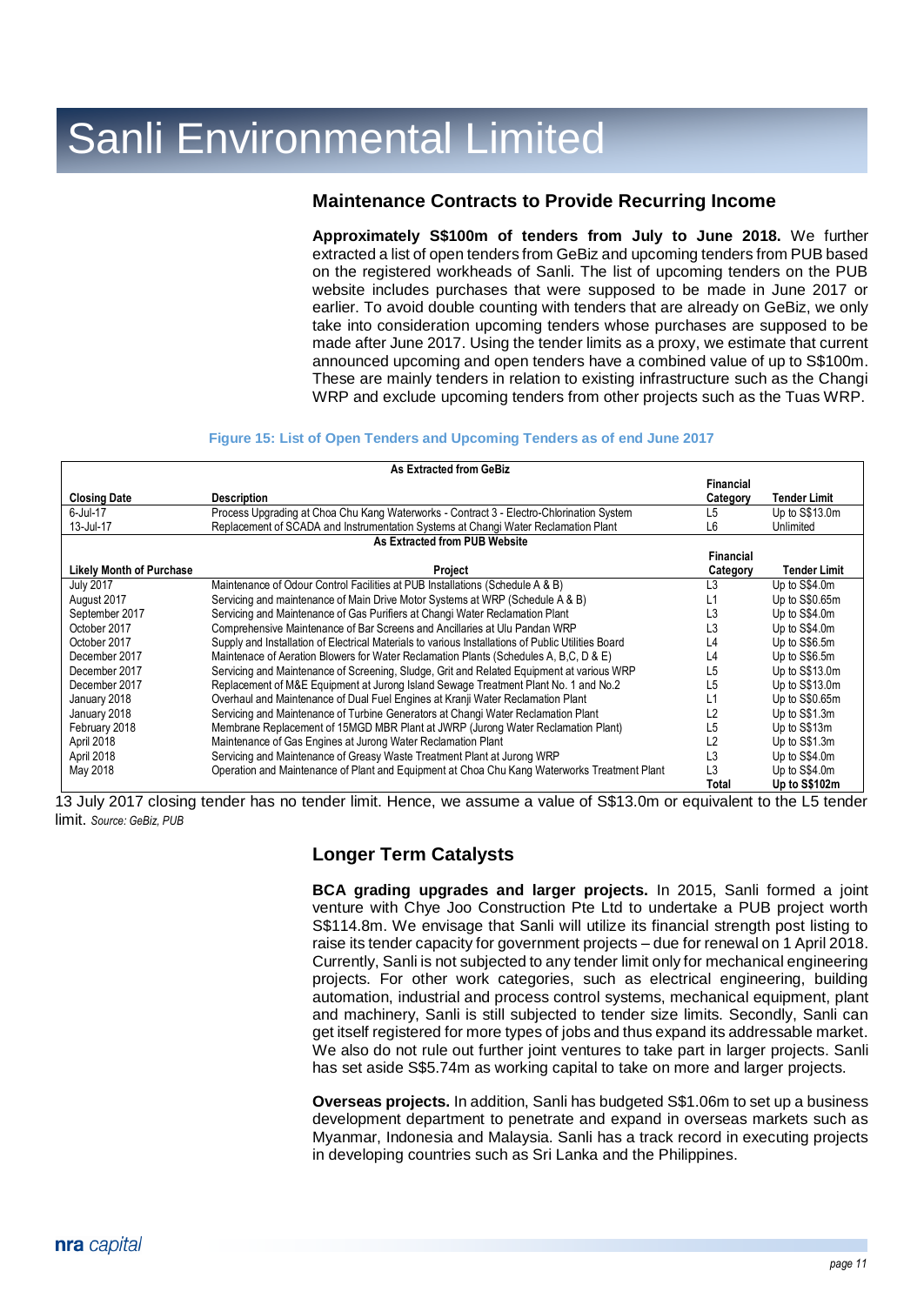### **Key Risks**

**Revenue and growth is dependent on the winning of contracts in tenders.**  While Sanli can maximise its chances of securing new contracts by participating in as many tenders as possible, tenders are competitive. In some tenders, there are easily more than ten bidders. As such, the failure of Sanli to secure projects for several quarters can lead to short term fluctuations in revenue and profitability.

**Failure to replace S\$114.8m Chy Joo-Sanli JV contract may affect growth in FY19.** This contract is being executed from June 2016 to December 2018, translating to revenue of approximately S\$16m to S\$20m per annum. If Sanli fails to find the contracts to replace this project when it winds down in 2018, revenue for the financial year 2019 ending March 2019 may be affected.

**Margins may be affected as competition stiffens.** As a public listed company, Sanli's margins become visible to its competitors. There is the risk that competitors may decide to slash margins to secure more contracts. During periods of stiff competition, margins can be depressed for several years especially if planned public investments are deferred by the government. Gross margin in FY16 was 19.6%. However, it dropped to 17.9% for the nine months ended December 2016.

**Execution risk.** Revenue and profitability may also be affected by unforeseeable circumstances such as project delays and rework.

**IPO and business development expenses can be a drag on FY18 profitability.** IPO expenses amounted to S\$1.98m. In addition, the company intends to spend S\$1.06 on business development. As such, FY18 profitability will likely be affected by one-off items.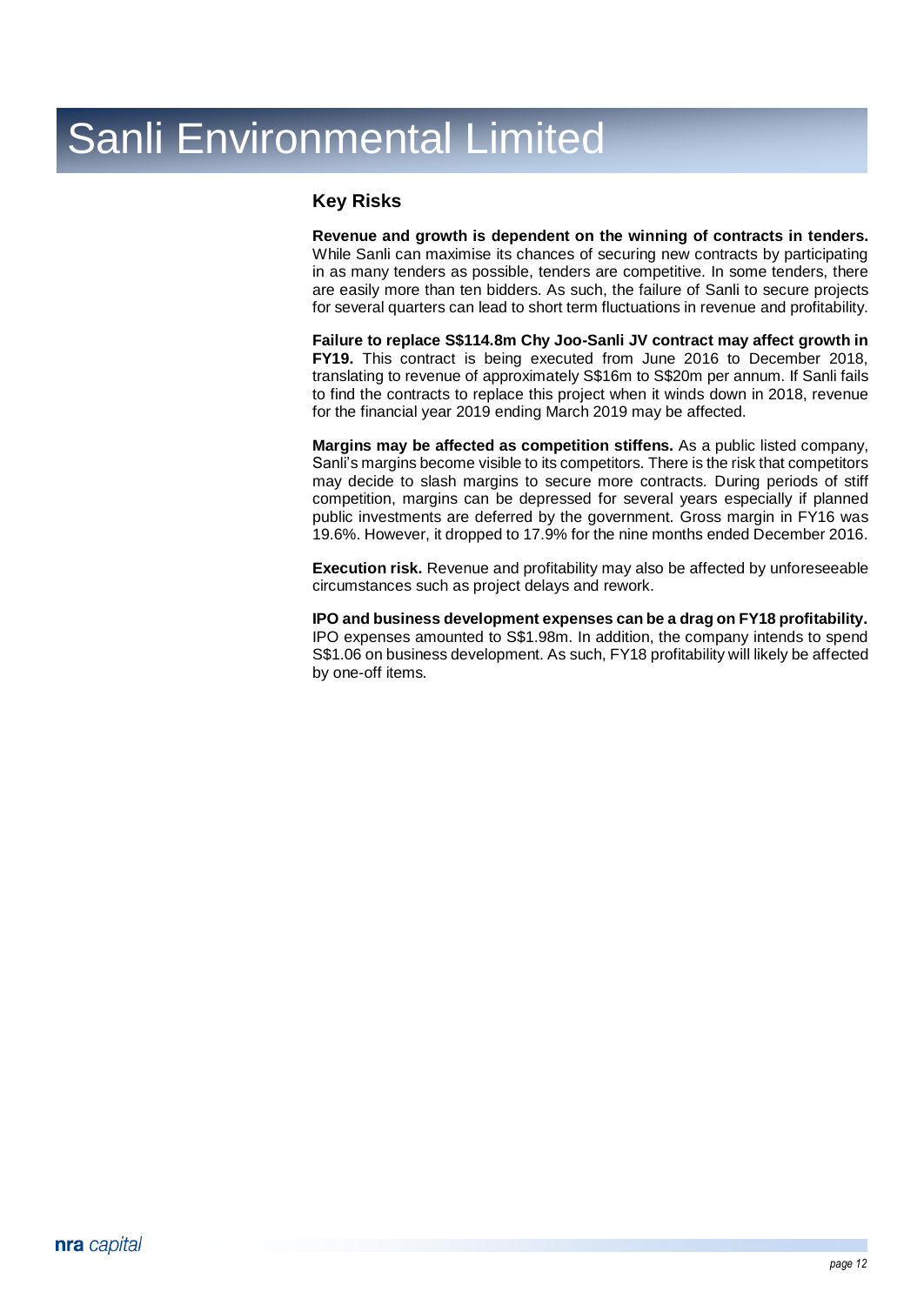### **Recommendation and Forecasts**

**Assumptions and forecasts.** For the financial year ended March 2017, we expect full year revenue of S\$65.0m, gross profit of S\$11.7m and PATMI of S\$6.15m. For 9M2017, Sanli reported revenue of S\$50.4m or approximately S\$16.8m per quarter. Therefore, our projection of S\$14.7m (similar to that of 4Q FY16) for 4Q FY17 can be seen as reasonable. Gross margin is assumed to be 18%, similar to the 17.9% for 9M2017.

More than 50% of Sanli's order book of S\$105.8m as of 1 May 2017 will be recognized in FY18. Including recently awarded contracts, we estimate that Sanli has already secured around S\$60m of revenue for FY18. Hence, we decided to assume 5% revenue growth in FY18 to S\$68.3m, which can be achieved by securing and starting work on another S\$20m to S\$30m of projects over the next nine months. However, PATMI may fall to S\$4.0m owing to S\$3.0m of assumed one-off expenses from e.g. IPO and business development costs. Growth may be higher if larger and more projects are secured. For now, we maintain a prudent stance.

**Peer comparison.** Sanli closed at S\$0.305 on 4 July. Based on our forecast PATMI for FY17, Sanli trades at 13.3x P/E. In contrast, peers such as SIIC Environment and Moya Holdings Asia trade at 11.9x to 46.99x P/E.

**Recommendation.** In this report, we take a preliminary look at Sanli. However, we refrain from providing a valuation and rating, but highlight that Sanli's peers trade at a wide range of P/E multiples averaging at more than 20x P/E. Catalysts that can attract a rating include the win of larger contracts that will enhance forward visibility beyond FY18.

|                               | <b>Mkt Cap</b><br>(S\$m) | P/E       | <b>P/Sales</b> | P/BV     |
|-------------------------------|--------------------------|-----------|----------------|----------|
| SIIC Environment Holdings Ltd | 1,355                    | 11.89     | 1.87           | 0.94     |
| China Everbright Water Ltd    | 1.313                    | 20.51     | 2.82           | 1.00     |
| Hyflux Ltd                    | 428                      | <b>NA</b> | 0.52           | 0.55     |
| Moya Holdings Asia Limited    | 280.1                    | 46.99     | 10.73          | 2.30     |
| Average                       | 844.0                    | 26.46     | 3.99           | 1.20     |
| Sanli                         | 87.4                     | $13.32*$  | $1.34*$        | $3.36**$ |

#### **Figure 16: Simple Peer Comparison**

\*Based on FY17 forecast earnings and sales. \*\*Based on FY18 forecast common equity.

*Source: Bloomberg, NRA Capital*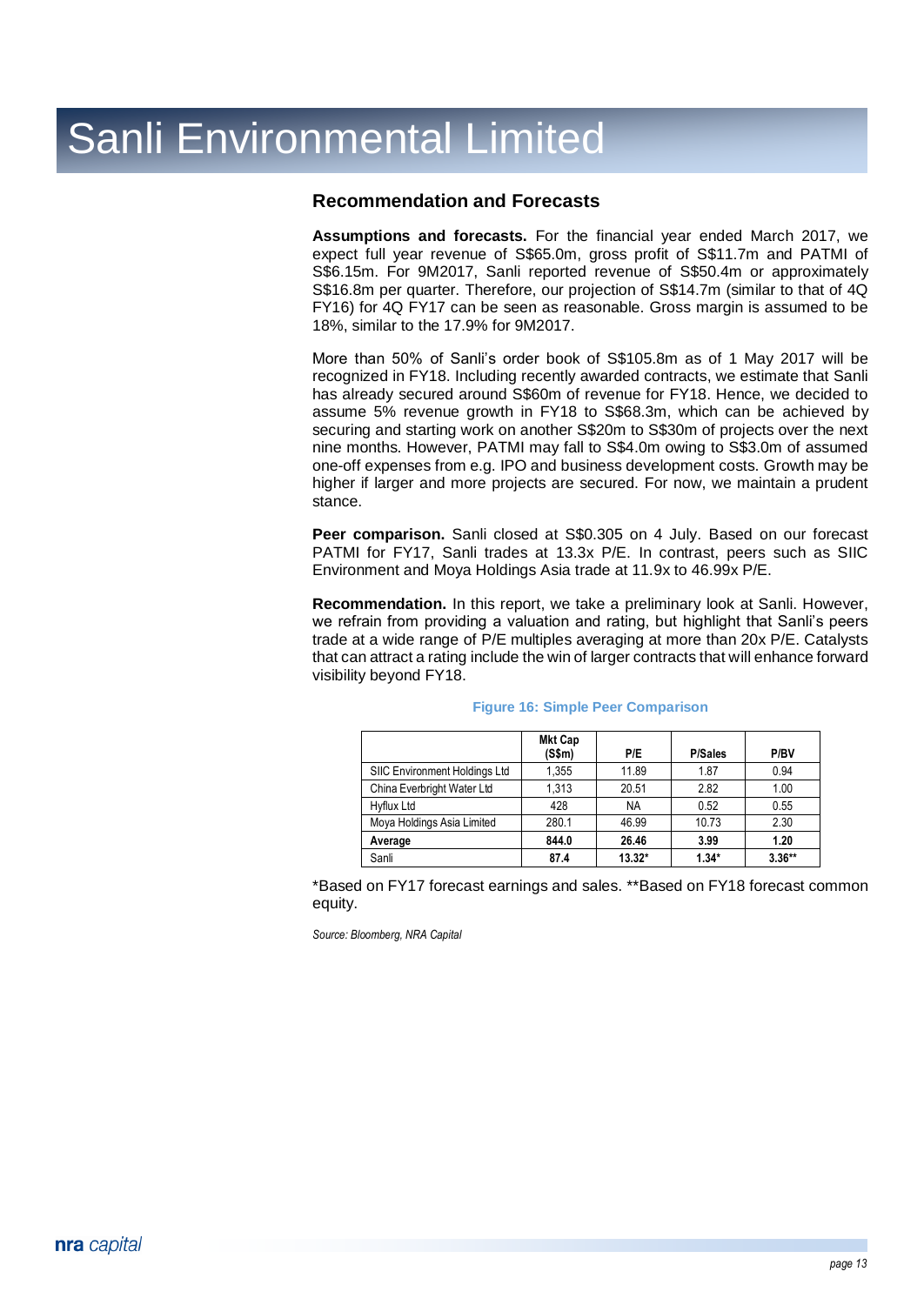| Profit & Loss (S\$ m, FYE Mar)       | 2014      | 2015    | 2016    | 2017F  | 2018F   |
|--------------------------------------|-----------|---------|---------|--------|---------|
| Revenue                              | 19.41     | 37.35   | 57.26   | 65.07  | 68.32   |
| Operating expenses                   | (16.7)    | (32.9)  | (49.1)  | (56.4) | (59.1)  |
| <b>EBITDA</b>                        | 2.67      | 4.50    | 8.15    | 8.65   | 9.17    |
| Depreciation & amortisation          | (0.3)     | (0.4)   | (0.4)   | (0.5)  | (0.5)   |
| <b>EBIT</b>                          | 2.4       | 4.1     | 7.7     | 8.2    | 8.7     |
| Net interest & invt income           | (0.3)     | (0.4)   | (0.6)   | (0.8)  | (0.9)   |
| Associates' contribution             | 0.0       | 0.0     | 0.0     | 0.0    | 0.0     |
| <b>Exceptional items</b>             | 0.0       | 0.0     | 0.0     | 0.0    | (3.0)   |
| Pretax profit                        | 2.05      | 3.72    | 7.19    | 7.36   | 4.79    |
| Tax                                  | (0.3)     | (0.5)   | (1.3)   | (1.3)  | (0.8)   |
| Minority interests                   | 0.0       | 0.1     | 0.0     | 0.0    | 0.0     |
| Net profit                           | 1.77      | 3.26    | 5.94    | 6.15   | 4.02    |
| Shares at year-end (m)               | 286.7     | 286.7   | 286.7   | 286.7  | 286.7   |
|                                      |           |         |         |        |         |
| Balance Sheet (S\$ m, as at Mar)     | 2014      | 2015    | 2016    | 2017F  | 2018F   |
| <b>Fixed assets</b>                  | 5.2       | 5.1     | 5.7     | 5.8    | 12.8    |
| Intangible assets                    | 0.0       | 0.0     | 0.0     | 0.0    | 0.0     |
| Other long-term assets               | 0.0       | 0.0     | 0.5     | 0.5    | 0.5     |
| <b>Total non-current assets</b>      | 5.2       | 5.1     | 6.3     | 6.3    | 13.3    |
| Cash and equivalents                 | 3.3       | 4.2     | 6.6     | 6.8    | 12.6    |
| <b>Stocks</b>                        | 0.0       | 0.0     | 0.0     | 0.0    | 0.0     |
| Trade debtors                        | 4.2       | 3.4     | 7.0     | 8.0    | 8.4     |
| Other current assets                 | 2.4       | 8.4     | 8.2     | 9.3    | 9.8     |
| <b>Total current assets</b>          | 9.9       | 16.0    | 21.9    | 24.1   | 30.8    |
| Trade creditors                      | 4.0       | 8.7     | 8.0     | 10.2   | 9.2     |
| Short-term borrowings                | 1.7       | 1.5     | 2.8     | 2.8    | 2.8     |
| Other current liabilities            | 1.1       | 0.8     | 1.9     | 1.9    | 0.1     |
| <b>Total current liabilities</b>     | 6.8       | 11.1    | 12.7    | 14.9   | 12.1    |
| Long-term borrowings                 | 4.1       | 3.5     | 3.7     | 5.7    | 5.7     |
| Other long-term liabilities          | 0.0       | 0.0     | 0.4     | 0.4    | 0.4     |
| <b>Total long-term liabilities</b>   | 4.1       | 3.5     | 4.1     | 6.1    | 6.1     |
| Shareholders' funds                  | 4.2       | 6.4     | 11.4    | 9.5    | 26.0    |
| Minority interests                   | 0.1       | 0.0     | (0.0)   | (0.1)  | (0.1)   |
| NTA/share (S\$)                      | 0.01      | 0.02    | 0.04    | 0.03   | 0.09    |
| <b>Total Assets</b>                  | 15.1      | 21.0    | 28.1    | 30.4   | 44.1    |
| Total Liabilities + S'holders' funds | 15.1      | 21.0    | 28.1    | 30.4   | 44.1    |
|                                      |           |         |         |        |         |
| Cash Flow (S\$ m, FYE Mar)           | 2014      | 2015    | 2016    | 2017F  | 2018F   |
| Pretax profit                        | 2.0       | 3.7     | 7.2     | 7.4    | 4.8     |
| Depreciation & non-cash adjustments  | 0.4       | 0.5     | 0.6     | 0.7    | 0.8     |
| Working capital changes              | 0.9       | (1.4)   | (4.3)   | 0.1    | (1.9)   |
| Cash tax paid                        | (0.0)     | (0.0)   | (0.3)   | (1.3)  | (2.6)   |
| <b>Cash flow from operations</b>     | 3.3       | 2.8     | 3.1     | 7.0    | 1.1     |
| Capex                                | (1.2)     | (0.2)   | (0.7)   | (0.5)  | (7.5)   |
| Net investments & sale of FA         | 0.1       | 0.0     | (0.5)   | 0.0    | 0.0     |
| Others                               | 0.0       | 0.0     | $0.0\,$ | 0.0    | $0.0$   |
| Cash flow from investing             | (1.1)     | (0.2)   | (1.2)   | (0.5)  | (7.5)   |
| Debt raised/(repaid)                 | 0.6       | (0.8)   | 1.5     | 2.0    | $0.0\,$ |
| Equity raised/(repaid)               | $0.0\,$   | $0.0\,$ | $0.0\,$ | 0.0    | 13.7    |
| Dividends paid                       | (0.4)     | (0.8)   | (0.9)   | (8.0)  | (1.2)   |
| Others                               | (0.1)     | (0.1)   | (0.2)   | (0.3)  | (0.3)   |
| <b>Cash flow from financing</b>      | 0.1       | (1.7)   | 0.4     | (6.3)  | 12.2    |
| Change in cash                       | 2.3       | 0.9     | 2.4     | 0.2    | 5.8     |
| Change in net cash/(debt)            | <b>NA</b> | 1.7     | 0.4     | (1.8)  | 5.8     |
| Ending net cash/(debt)               | (2.5)     | (0.8)   | (0.4)   | (2.2)  | 3.6     |
|                                      |           |         |         |        |         |
| <b>KEY RATIOS (FYE Mar)</b>          | 2014      | 2015    | 2016    | 2017F  | 2018F   |
| Revenue growth (%)                   | ΝA        | 92.4    | 53.3    | 13.6   | 5.0     |
| EBITDA growth (%)                    | <b>NA</b> | 68.1    | 81.3    | 6.2    | 6.0     |
| Pretax margins (%)                   | 10.6      | 10.0    | 12.5    | 11.3   | 7.0     |
| Net profit margins (%)               | 9.1       | 8.7     | 10.4    | 9.5    | 5.9     |
| Effective tax rates (%)              | 14.7      | 13.8    | 17.9    | 17.0   | 17.0    |
| Net dividend payout (%)              |           |         |         |        |         |
|                                      | 22.6      | 30.6    | 16.8    | 130.1  | 30.0    |
| ROE (%)<br>Free cash flow yield (%)  | NA<br>2.5 | 61.6%   | 66.8%   | 59.0%  | 22.6%   |

*Source: Company, NRA Capital forecasts*